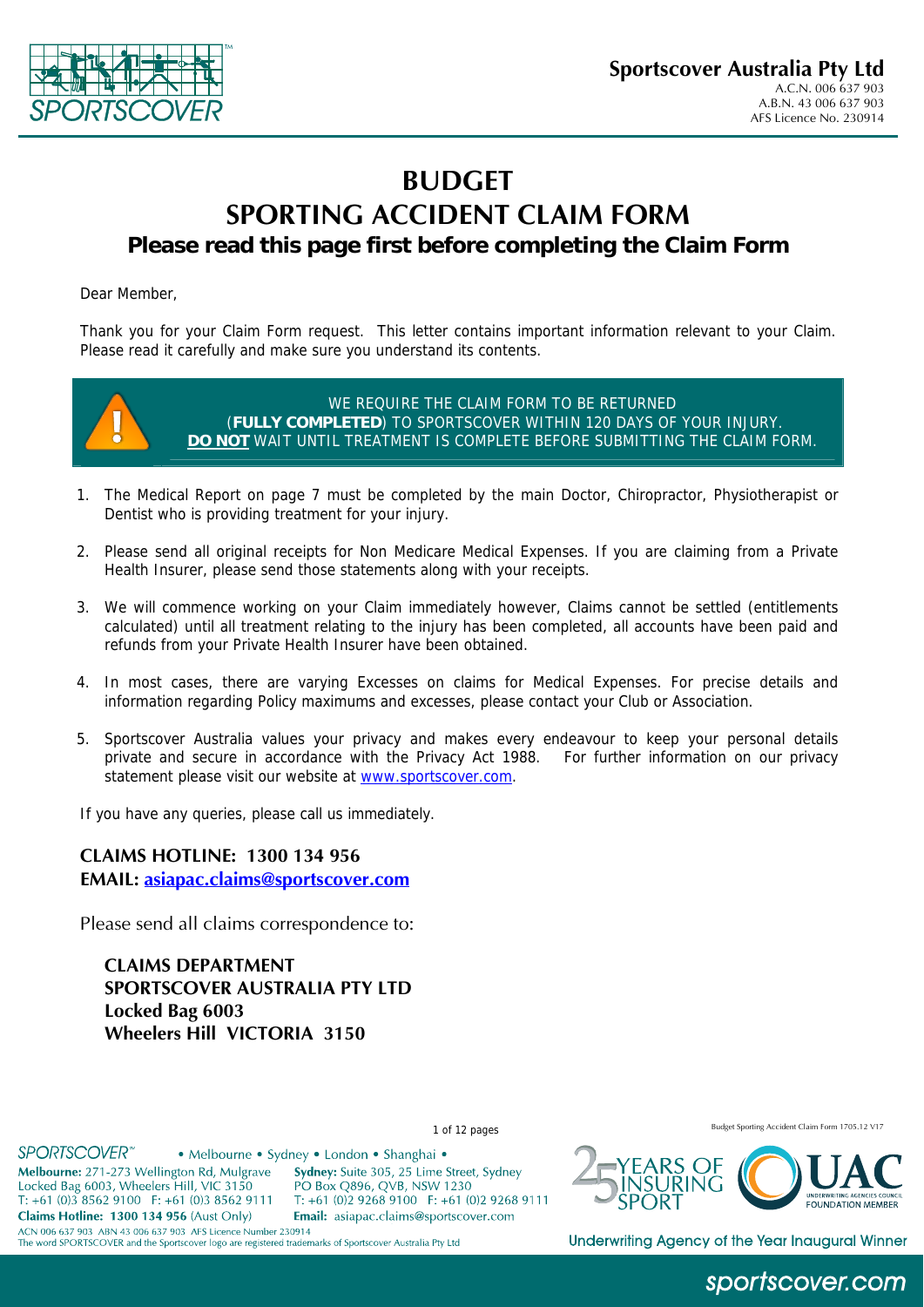

# **Claim Form**

**PLEASE USE BLOCK LETTERS | ALL SECTIONS MUST BE COMPLETED** 



**BEFORE YOU COMMENCE FILLING IN THIS FORM, PLEASE MAKE SURE YOU HAVE READ AND FULLY UNDERSTOOD THE DIALOGUE ON THE FRONT OF THE CLAIM FORM AS IT CONTAINS IMPORTANT INFORMATION RELATING TO YOUR CLAIM. IF YOU HAVE ANY QUESTIONS AT ALL ABOUT ITS CONTENTS OR MEANING, PLEASE CONTACT YOUR NEAREST SPORTSCOVER OFFICE**.

#### **PART 1 – CONTACT / CLAIMANT DETAILS**

| Name of Claimant                                                                                                                                                                                                                                                                                                                     |                       |                                   |                                           |
|--------------------------------------------------------------------------------------------------------------------------------------------------------------------------------------------------------------------------------------------------------------------------------------------------------------------------------------|-----------------------|-----------------------------------|-------------------------------------------|
| Surname                                                                                                                                                                                                                                                                                                                              |                       | <b>Given Names</b>                |                                           |
| Date of Birth<br>$\frac{1}{2}$ $\frac{1}{2}$ $\frac{1}{2}$ $\frac{1}{2}$ $\frac{1}{2}$ $\frac{1}{2}$ $\frac{1}{2}$ $\frac{1}{2}$ $\frac{1}{2}$ $\frac{1}{2}$ $\frac{1}{2}$ $\frac{1}{2}$ $\frac{1}{2}$ $\frac{1}{2}$ $\frac{1}{2}$ $\frac{1}{2}$ $\frac{1}{2}$ $\frac{1}{2}$ $\frac{1}{2}$ $\frac{1}{2}$ $\frac{1}{2}$ $\frac{1}{2}$ | Sex                   | Male                              | Female                                    |
| Occupation                                                                                                                                                                                                                                                                                                                           |                       |                                   |                                           |
| Home Address                                                                                                                                                                                                                                                                                                                         |                       |                                   |                                           |
|                                                                                                                                                                                                                                                                                                                                      |                       |                                   | Post Code <b>Communist Communist Code</b> |
|                                                                                                                                                                                                                                                                                                                                      |                       |                                   |                                           |
| example and the state of the State of the Post Code and the State of the State of the State of the State of the State of the State of the State of the State of the State of the State of the State of the State of the State                                                                                                        |                       |                                   |                                           |
|                                                                                                                                                                                                                                                                                                                                      |                       |                                   |                                           |
| Mobile                                                                                                                                                                                                                                                                                                                               |                       |                                   |                                           |
| Australian Permanent Resident<br>Yes<br><b>No</b>                                                                                                                                                                                                                                                                                    |                       | Other (if other, please specify): |                                           |
| Sport                                                                                                                                                                                                                                                                                                                                |                       |                                   |                                           |
| Team/Club                                                                                                                                                                                                                                                                                                                            |                       |                                   |                                           |
| Association (in full)<br><u> 1980 - Jan James James Barbara, martxa a shekara 1980 - Andrea San A</u>                                                                                                                                                                                                                                |                       |                                   |                                           |
| (a)<br>1.<br>Please give a full description of the circumstances of the accident which led to the injury.                                                                                                                                                                                                                            |                       |                                   |                                           |
|                                                                                                                                                                                                                                                                                                                                      |                       |                                   |                                           |
|                                                                                                                                                                                                                                                                                                                                      |                       |                                   |                                           |
|                                                                                                                                                                                                                                                                                                                                      |                       |                                   |                                           |
| (b)<br>Please provide a copy of the teamsheet/scoresheet where the details of the accident have been recorded                                                                                                                                                                                                                        |                       |                                   |                                           |
| (c)<br>When did the injury occur?                                                                                                                                                                                                                                                                                                    | Date / / / Time am/pm |                                   |                                           |
| Please provide the address of where the injury occurred<br>(d)                                                                                                                                                                                                                                                                       |                       |                                   |                                           |
|                                                                                                                                                                                                                                                                                                                                      |                       | Post Code                         |                                           |
| (e)<br>At the time of the injury, were you:                                                                                                                                                                                                                                                                                          |                       |                                   |                                           |
| Playing                                                                                                                                                                                                                                                                                                                              | Training              | Social Game/Match                 |                                           |
| Pre Season Playing                                                                                                                                                                                                                                                                                                                   | Pre Season Training   | Officiating                       |                                           |
| Other                                                                                                                                                                                                                                                                                                                                |                       |                                   |                                           |
|                                                                                                                                                                                                                                                                                                                                      |                       |                                   |                                           |
| If "Other", please provide details                                                                                                                                                                                                                                                                                                   |                       |                                   |                                           |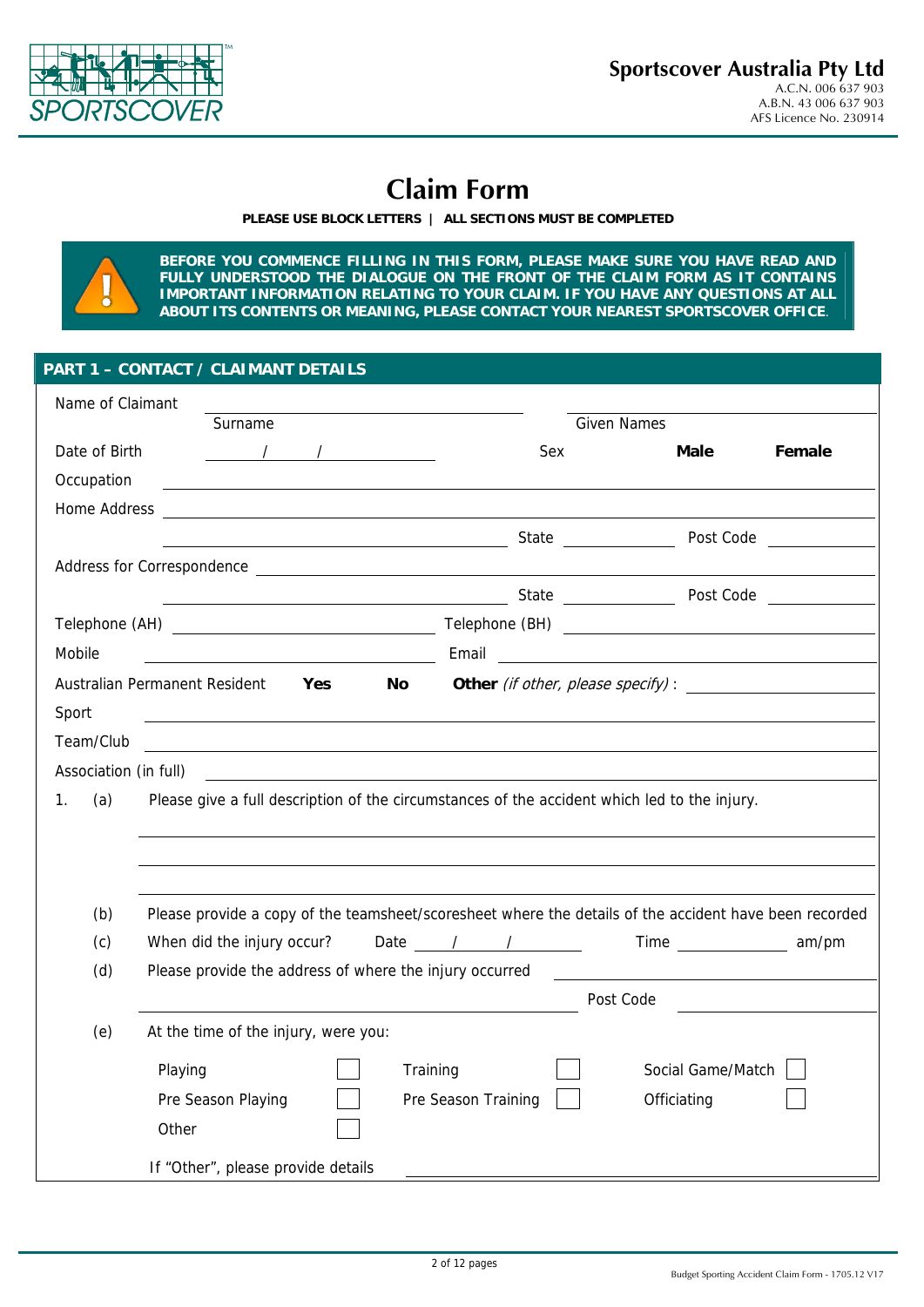

|    |     | <b>PART 1 - CONTACT / CLAIMANT DETAILS (continued)</b>      |                                                                                                                       |     |              |                |
|----|-----|-------------------------------------------------------------|-----------------------------------------------------------------------------------------------------------------------|-----|--------------|----------------|
| 1. | (f) | On what surface were you participating?                     |                                                                                                                       |     |              |                |
|    |     | Grass                                                       | Synthetic Surface                                                                                                     |     | Wooden Floor |                |
|    |     | Gravel                                                      | Concrete/Bitumen                                                                                                      |     | Other        |                |
|    |     | If "Other", please provide details                          |                                                                                                                       |     |              |                |
|    | (g) | What was the condition of the surface?                      |                                                                                                                       |     |              |                |
|    |     | Normal                                                      | Hard                                                                                                                  |     | Wet          |                |
|    |     | Muddy                                                       | Other                                                                                                                 |     |              |                |
|    |     | If "Other", please provide details                          |                                                                                                                       |     |              |                |
|    | (h) | What were the weather conditions at the time of injury?     |                                                                                                                       |     |              |                |
|    |     | Fine                                                        | Light Rain                                                                                                            |     | Heavy Rain   |                |
|    |     | Other                                                       |                                                                                                                       |     |              |                |
|    |     | If "Other", please provide details                          |                                                                                                                       |     |              |                |
|    | (i) | What were the temperature conditions at the time of injury? |                                                                                                                       |     |              |                |
|    |     | Very Hot                                                    | Hot                                                                                                                   |     | Hot & Humid  |                |
|    |     | Mild                                                        | Cold                                                                                                                  |     | Very Cold    |                |
|    |     | Other                                                       |                                                                                                                       |     |              |                |
|    |     | If "Other", please provide details                          |                                                                                                                       |     |              |                |
|    | (j) | What activity lead to the injury?                           |                                                                                                                       |     |              |                |
|    |     | Landing                                                     | Jumping                                                                                                               |     | Twist/Turn   |                |
|    |     | Side Stepping                                               | Starting                                                                                                              |     | Stopping     |                |
|    |     | Running                                                     | Kicking                                                                                                               |     | Tackle       |                |
|    |     | Impact by Object                                            | Collision with Player                                                                                                 |     | Other        |                |
|    |     | If "Other", please provide details                          |                                                                                                                       |     |              |                |
|    | (k) | Was a sports trainer present at the game?                   |                                                                                                                       | Yes | No           | <b>Unknown</b> |
| 2. | (a) | What injuries did you receive?                              | <u> 1989 - Johann Harry Barn, mars and de Branch and de Branch and de Branch and de Branch and de Branch and de B</u> |     |              |                |
|    |     |                                                             |                                                                                                                       |     |              |                |
|    | (b) | When did you first consult a practitioner for this injury?  |                                                                                                                       |     |              |                |
|    | (c) | Is treatment complete for this injury?                      |                                                                                                                       |     | Yes          | <b>No</b>      |
|    |     | (If No please notify us in writing as soon as it is.)       |                                                                                                                       |     |              |                |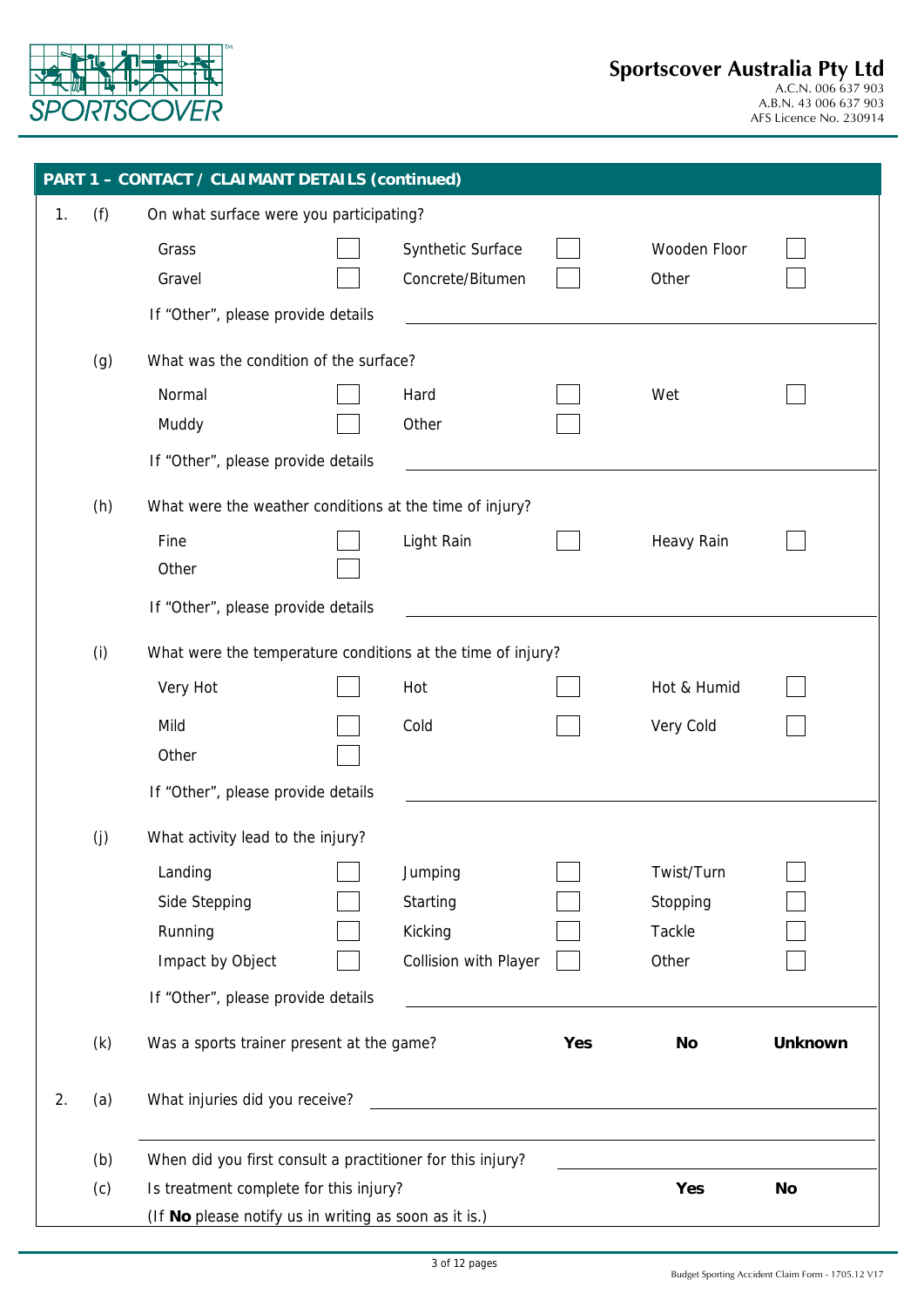

AFS Licence No. 230914

|    | <b>PART 1 - CONTACT / CLAIMANT DETAILS (continued)</b>                                                                                                                       |            |           |
|----|------------------------------------------------------------------------------------------------------------------------------------------------------------------------------|------------|-----------|
| 3. | Were you taken to hospital by Ambulance?                                                                                                                                     | Yes        | <b>No</b> |
|    | Were you admitted to Hospital?                                                                                                                                               | Yes        | No        |
|    | from<br>If Yes Date<br>$\prime$<br>to<br>$\prime$<br>$\prime$<br>$\prime$                                                                                                    |            |           |
|    | Name of Hospital                                                                                                                                                             |            |           |
|    | Address<br><u> 1989 - Johann Stoff, deutscher Stoffen und der Stoffen und der Stoffen und der Stoffen und der Stoffen und de</u>                                             |            |           |
|    | Post Code                                                                                                                                                                    |            |           |
|    | In Patient<br><b>Out Patient</b><br>Name of Attending Doctor                                                                                                                 |            |           |
| 4. | Are you now, or have you ever been, subject to or affected by other Injury or Disease,<br>Deformity, Defect of Senses, Infirmity or Weakness?<br>If Yes, please give details | Yes        | No        |
| 5. | Have you ever lodged a personal accident claim before                                                                                                                        | Yes        | No        |
|    | If Yes, please give details                                                                                                                                                  |            |           |
| 6. | (a)<br>Are you a member of a Private Health Insurance Fund?                                                                                                                  | Yes        | No        |
|    | If Yes, please give details                                                                                                                                                  |            |           |
|    | Fund Name<br>Member Number                                                                                                                                                   |            |           |
|    | (b)<br>If Yes, are you entitled to claim for any of the following benefits?                                                                                                  | Yes        | No        |
|    | Private Hospital<br>Physiotherapy<br>Dental                                                                                                                                  |            |           |
|    | Chiropractic<br>Ambulance<br>Massage                                                                                                                                         |            |           |
|    | Other ancillary services. Please give details                                                                                                                                |            |           |
| 7. | If you intend making a loss of wages claim, are you making or entitled to make a claim in respect of this injury<br>for any of the following?                                |            |           |
|    | Sick Leave<br><b>Workers Compensation</b><br><b>Yes</b><br>No                                                                                                                | Yes        | <b>No</b> |
|    | Motor Government Benefits<br>Superannuation Life Insurance<br><b>Yes</b><br>No                                                                                               | <b>Yes</b> | <b>No</b> |
|    | Income Protection (for example: Personal or via Superannuation Fund)                                                                                                         | Yes        | No        |
|    | <b>Centrelink Sickness</b><br>Yes<br><b>No</b>                                                                                                                               |            |           |
|    | If Yes, please give details                                                                                                                                                  |            |           |
|    |                                                                                                                                                                              |            |           |
|    |                                                                                                                                                                              |            |           |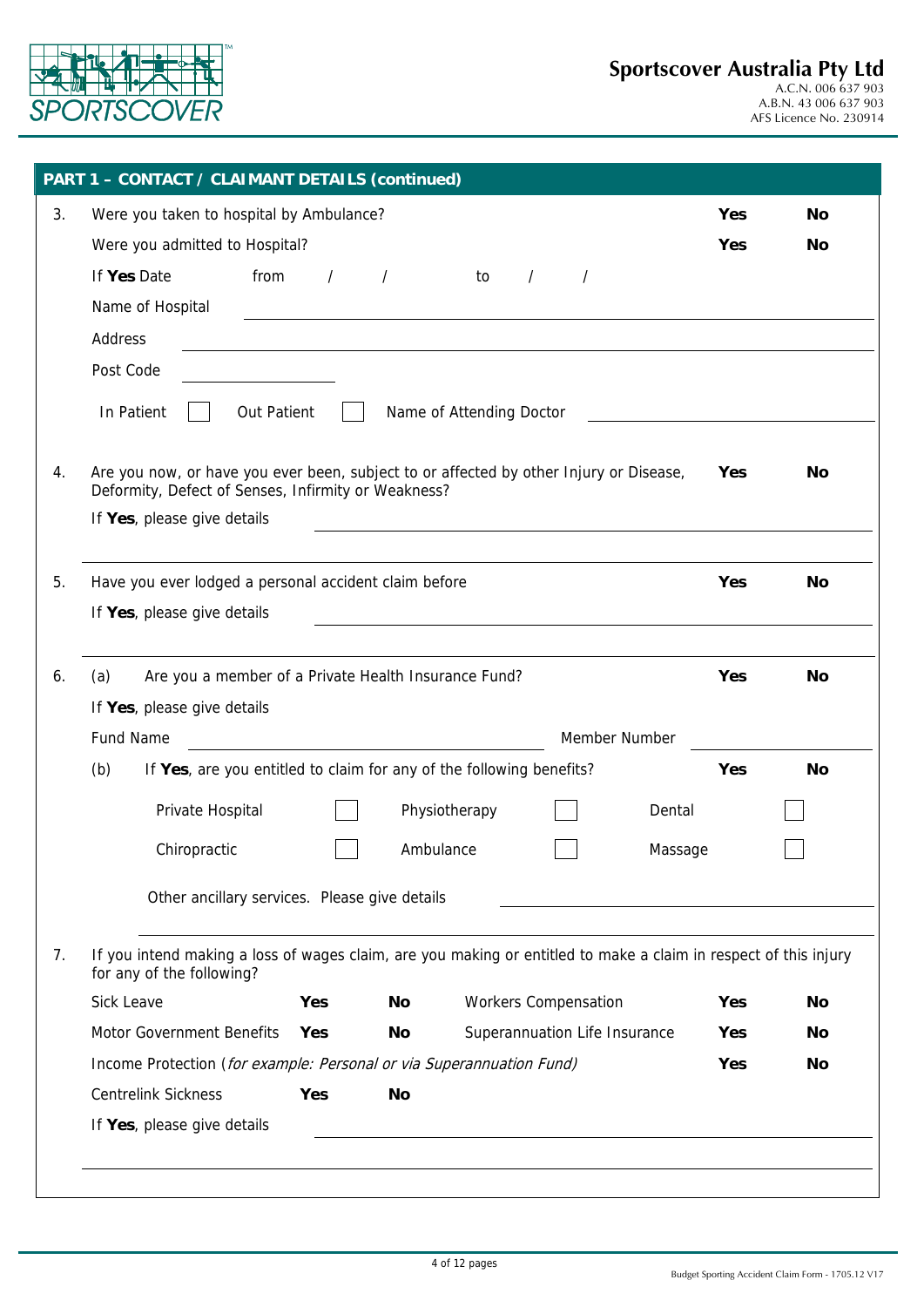



#### **PLEASE NOTE**

**Original receipts and all statements** of any benefit received from any source must be sent to Sportscover as soon as possible. Failure to do so will result in a delayed settlement of your Claim. Please also remember to **inform us in writing when your treatment is complete**. This will also reduce delays in settlement of your claim.

### **PART 2 – SETTLEMENT DETAILS**

NOTE: For your convenience please complete the direct bank deposit information below. This will provide you with immediate access to the funds as there are no postal or cheque clearance delays.

Mail cheque **Direct bank deposit** (*if bank deposit*, *please give details below)* 

| <b>BANK NAME</b>                           |                                      |
|--------------------------------------------|--------------------------------------|
| <b>BENEFICIARY NAME</b>                    |                                      |
| <b>BSB NUMBER</b><br><b>ACCOUNT NUMBER</b> | minimum 6 digits<br>maximum 9 digits |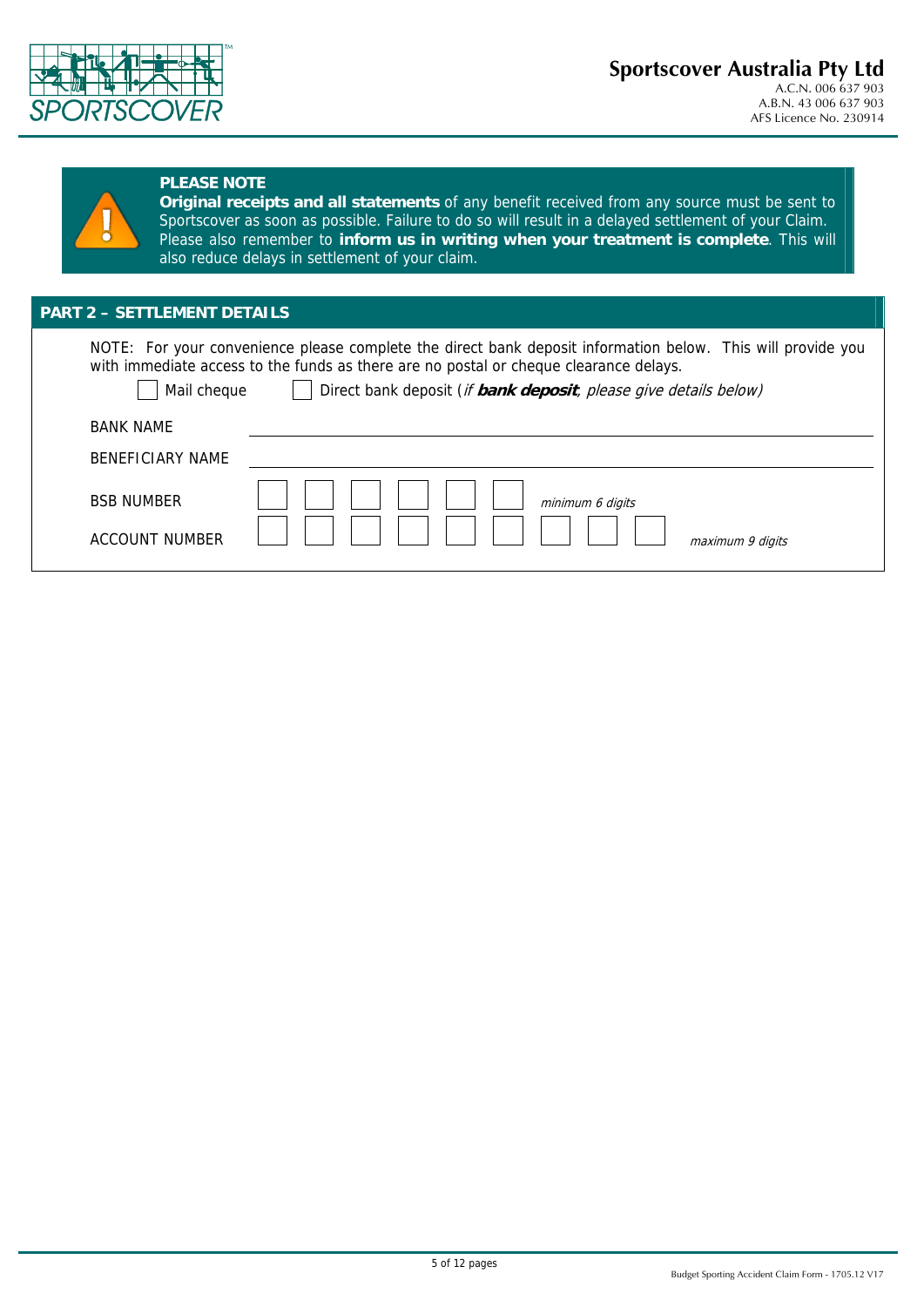

#### **PART 3 – DECLARATION AND AUTHORISATION BY INJURED PERSON**

**Name** 

Surname Given Names

I hereby authorise any hospital, physician, medical practitioner, medical specialist or any other person who has attended me and/or any employer of mine, past or present, to furnish Sportscover Australia Pty Ltd (SCA) and/or its representatives with any and all information with respect to any sickness or injury, medical history, consultations, prescriptions or treatment, copies of all hospital or medical records and copies of all records of employers including verification of my earnings.

I acknowledge that any personal information that I have or will provide to Sportscover Australia Pty Ltd (SCA) is necessary for and will be used in the processing, assessing, investigation or review of this claim. I hereby authorise SCA and/or its representatives and consent to SCA and/or its representatives and/or its authorised agent to disclose my personal information to or receive it from an investigator, assessor, surveyor, accountant, supplier, health service provider, appointed/authorised broker, account broker and/or broker of the entity/body corporate/organisation insured (Insured), State or Federal Authority, lawyer, another insurer or reinsurer (local or overseas), reinsurance broker, witness or another party to the claim. I will be provided with the opportunity to access my personal information (some restrictions and costs may apply). In respect of any complaint I may have regarding my personal information, I can contact the SCA Privacy Officer.

I agree that a photocopy/scanned copy of this authorisation shall be considered as effective and valid as the original.

I do solemnly and sincerely declare that the foregoing particulars are true and correct in every detail.

| Signature | Date |  |  |
|-----------|------|--|--|
|           |      |  |  |
|           |      |  |  |
|           |      |  |  |

**WARNING: Persons found to have lodged a fraudulent claim are liable for prosecution.**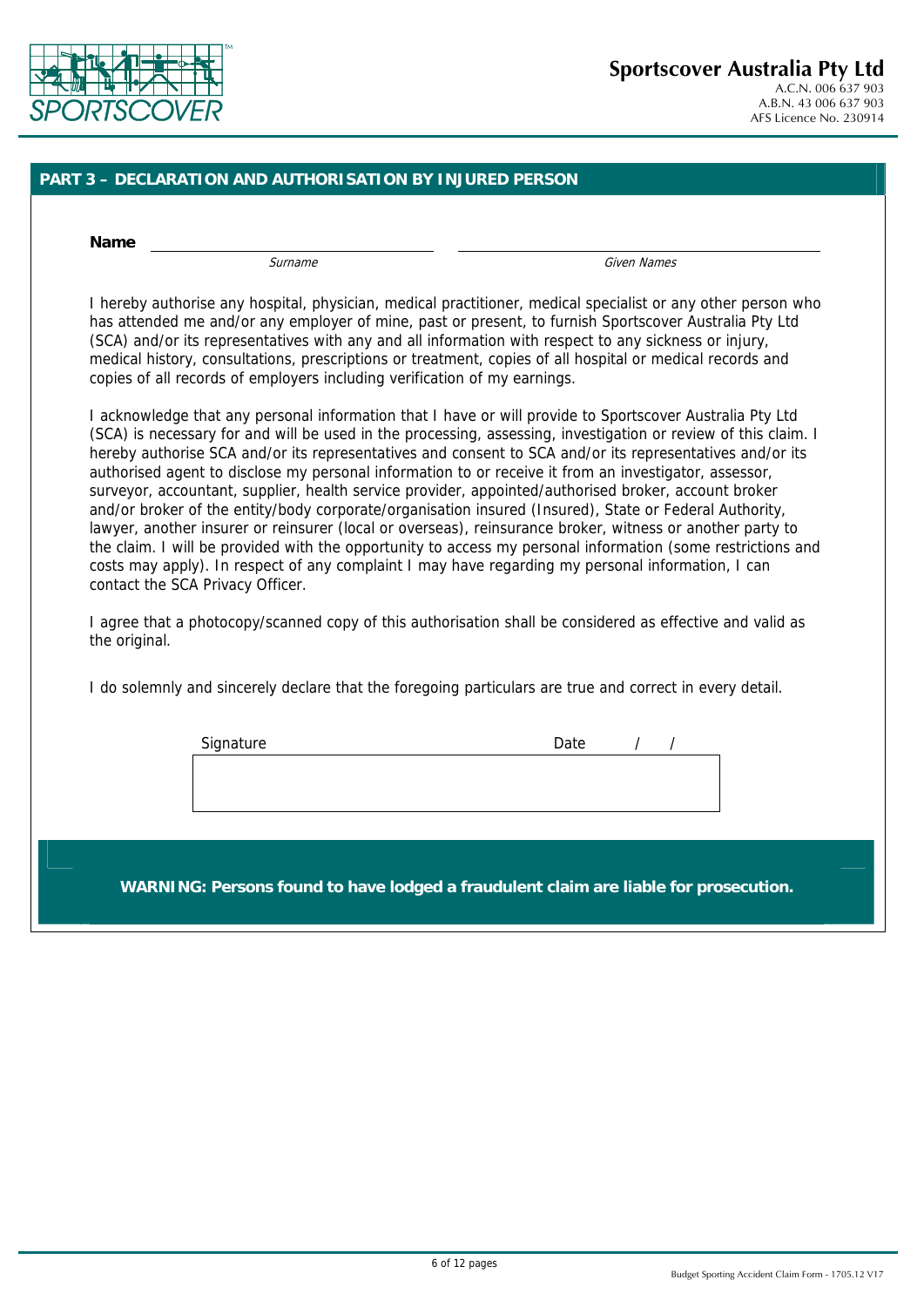

| (a)<br>(b)<br>(c)<br>(d) | Name<br>Address | <u> 1989 - Johann Barbara, martin amerikan basar dan berasal dalam basar dalam basar dalam basar dalam basar dala</u><br>Surname<br><u> 1980 - John Stein, Amerikaansk politiker (* 1908)</u><br>Telephone (AH) Telephone (BH) Telephone (BH)<br>Please give a full description of the accident giving a rise to the claimant's injury, as you saw it: |          | Given Names<br>State Postcode                                                                                                                                                                                                  |  |
|--------------------------|-----------------|--------------------------------------------------------------------------------------------------------------------------------------------------------------------------------------------------------------------------------------------------------------------------------------------------------------------------------------------------------|----------|--------------------------------------------------------------------------------------------------------------------------------------------------------------------------------------------------------------------------------|--|
|                          |                 |                                                                                                                                                                                                                                                                                                                                                        |          |                                                                                                                                                                                                                                |  |
|                          |                 |                                                                                                                                                                                                                                                                                                                                                        |          |                                                                                                                                                                                                                                |  |
|                          |                 |                                                                                                                                                                                                                                                                                                                                                        |          |                                                                                                                                                                                                                                |  |
|                          |                 |                                                                                                                                                                                                                                                                                                                                                        |          |                                                                                                                                                                                                                                |  |
|                          |                 |                                                                                                                                                                                                                                                                                                                                                        |          |                                                                                                                                                                                                                                |  |
|                          |                 |                                                                                                                                                                                                                                                                                                                                                        |          |                                                                                                                                                                                                                                |  |
|                          |                 |                                                                                                                                                                                                                                                                                                                                                        |          |                                                                                                                                                                                                                                |  |
|                          |                 |                                                                                                                                                                                                                                                                                                                                                        |          |                                                                                                                                                                                                                                |  |
|                          |                 |                                                                                                                                                                                                                                                                                                                                                        |          |                                                                                                                                                                                                                                |  |
|                          |                 |                                                                                                                                                                                                                                                                                                                                                        |          |                                                                                                                                                                                                                                |  |
|                          |                 |                                                                                                                                                                                                                                                                                                                                                        |          |                                                                                                                                                                                                                                |  |
|                          |                 | Signature of Witness                                                                                                                                                                                                                                                                                                                                   | Date / / |                                                                                                                                                                                                                                |  |
|                          |                 |                                                                                                                                                                                                                                                                                                                                                        |          |                                                                                                                                                                                                                                |  |
|                          |                 |                                                                                                                                                                                                                                                                                                                                                        |          |                                                                                                                                                                                                                                |  |
| (a)                      | Name            |                                                                                                                                                                                                                                                                                                                                                        |          |                                                                                                                                                                                                                                |  |
| (b)                      | Address         | Surname                                                                                                                                                                                                                                                                                                                                                |          | Given Names                                                                                                                                                                                                                    |  |
|                          |                 |                                                                                                                                                                                                                                                                                                                                                        |          | State Postcode                                                                                                                                                                                                                 |  |
| (c)                      |                 | <u> 1989 - Johann Barn, mars ann an t-Amhain Aonaich an t-Aonaich an t-Aonaich ann an t-Aonaich ann an t-Aonaich</u>                                                                                                                                                                                                                                   |          | Telephone (BH) and the state of the state of the state of the state of the state of the state of the state of the state of the state of the state of the state of the state of the state of the state of the state of the stat |  |
| (d)                      |                 | Please give a full description of the accident giving a rise to the claimant's injury, as you saw it:                                                                                                                                                                                                                                                  |          |                                                                                                                                                                                                                                |  |
|                          |                 |                                                                                                                                                                                                                                                                                                                                                        |          |                                                                                                                                                                                                                                |  |
|                          |                 |                                                                                                                                                                                                                                                                                                                                                        |          |                                                                                                                                                                                                                                |  |
|                          |                 |                                                                                                                                                                                                                                                                                                                                                        |          |                                                                                                                                                                                                                                |  |
|                          |                 |                                                                                                                                                                                                                                                                                                                                                        |          |                                                                                                                                                                                                                                |  |
|                          |                 |                                                                                                                                                                                                                                                                                                                                                        |          |                                                                                                                                                                                                                                |  |
|                          |                 |                                                                                                                                                                                                                                                                                                                                                        |          |                                                                                                                                                                                                                                |  |
|                          |                 | Signature of Witness                                                                                                                                                                                                                                                                                                                                   | Date     | $\prime$<br>$\prime$                                                                                                                                                                                                           |  |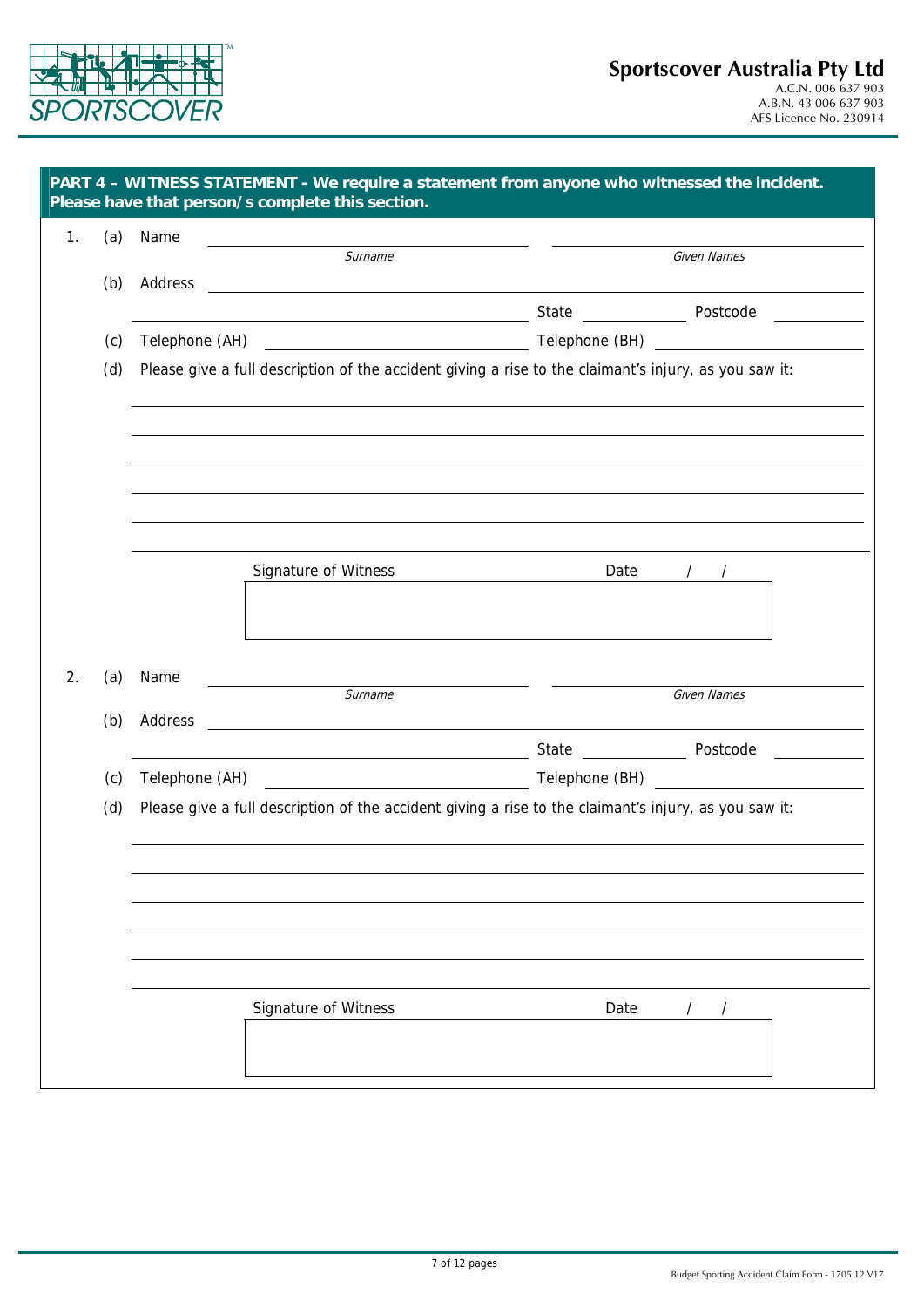

# **Official Report**

**PLEASE USE BLOCK LETTERS | PLEASE ENSURE THAT ALL QUESTIONS HAVE BEEN FULLY ANSWERED** 

### **PLEASE NOTE:**

**These questions must be completed by an authorised office bearer of the insured Club/Association. The Team sheet or Injury Report is a separate document.**

|    | <b>CLAIMANT'S NAME</b><br><u> 1989 - Johann Harry Harry Harry Harry Harry Harry Harry Harry Harry Harry Harry Harry Harry Harry Harry Harry</u>   |            |           |
|----|---------------------------------------------------------------------------------------------------------------------------------------------------|------------|-----------|
|    | Date of Injury 11.12                                                                                                                              |            |           |
| 1. | Name of Association<br>Club <u>__________________</u><br><u> 1980 - Andrea Barbara, poeta espa</u>                                                |            |           |
| 2. | Was the player, listed above, registered at the time of the accident?                                                                             | Yes        | <b>No</b> |
| 3. | Were you a witness to the accident described (If Yes, please give details)                                                                        | <b>Yes</b> | No        |
|    |                                                                                                                                                   |            |           |
|    |                                                                                                                                                   |            |           |
|    | If you were not a witness, are you satisfied the player was injured on the above date whilst<br>participating in a club game or training session? | Yes.       | Nο        |
|    |                                                                                                                                                   |            |           |
|    |                                                                                                                                                   |            |           |
|    |                                                                                                                                                   |            |           |

#### **PART 6 – DECLARATION BY AN AUTHORISED OFFICE BEARER**

I certify that the particulars shown on this form are, to the best of my knowledge, true and correct and hereby authorise this claim to be paid directly to  $(claimant)$ . Signature Date / / Print Name Position Address Suburb **State** Post Code **Post Code** 

**Policy Number Telephone**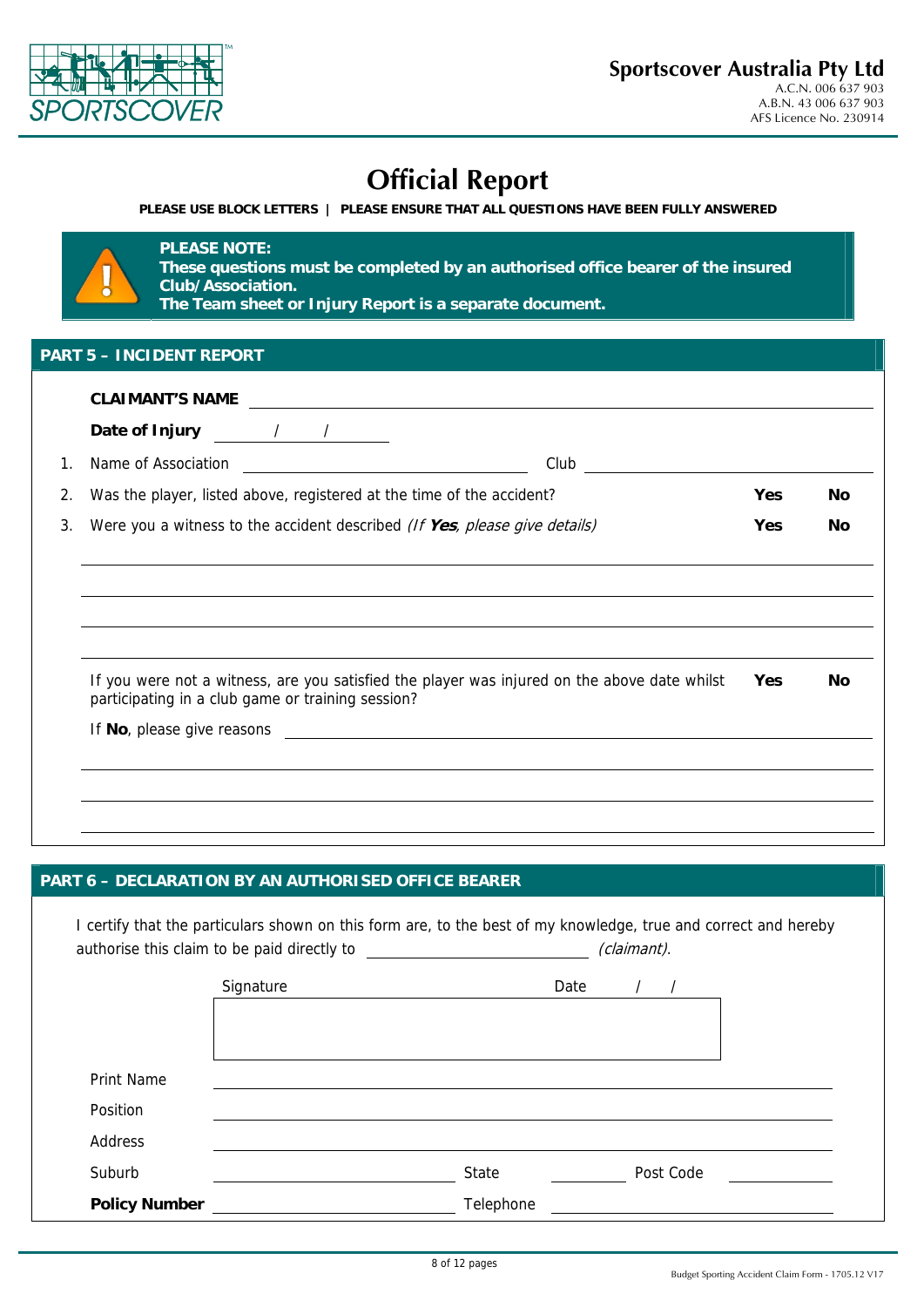

# **Medical Report**

**PLEASE NOTE:** 

**These questions are to be completed by the main Doctor, Physiotherapist, Dentist or Chiropractor. The injured person is responsible for the completion of this form without expense to Sportscover.** 

|                | <b>Patient's Details</b>                                                            |            |                                                 |            |           |
|----------------|-------------------------------------------------------------------------------------|------------|-------------------------------------------------|------------|-----------|
|                | Name                                                                                |            |                                                 |            |           |
|                | Surname                                                                             |            | Given Names                                     |            |           |
|                | Address                                                                             |            |                                                 |            |           |
|                |                                                                                     | State      | <u> 1990 - John Stone, amerikansk politiker</u> | Postcode   |           |
|                |                                                                                     |            |                                                 |            |           |
|                | What is disabling the patient? (Please give a complete diagnosis of this condition) |            |                                                 |            |           |
| <b>History</b> |                                                                                     |            |                                                 |            |           |
| 1.             |                                                                                     |            |                                                 |            |           |
| 2.             | (a) Was there a previous history of this or similar condition?                      |            |                                                 | Yes        | No        |
|                | (b) If Yes, please state the condition and advise when previous treatment was given |            |                                                 |            |           |
| 3.             | (a) How long have you known the patient? / / /                                      |            |                                                 |            |           |
|                | (b) Are you the claimant's regular practitioner?                                    |            |                                                 | <b>Yes</b> | No        |
|                | (c) If $No$ , please advise who is                                                  |            |                                                 |            |           |
| <b>Injury</b>  |                                                                                     |            |                                                 |            |           |
| 1.             | When did the patient suffer the injury $\sqrt{2\pi}$                                |            |                                                 |            |           |
| 2.             | What were the circumstances surrounding the injury?                                 |            |                                                 |            |           |
|                | <b>Treatment of present condition</b>                                               |            |                                                 |            |           |
| 1.             |                                                                                     |            |                                                 |            |           |
| 2.             | How often has the patient consulted you?                                            |            |                                                 |            |           |
| 3.             | Was patient confined to hospital?                                                   |            |                                                 | <b>Yes</b> | No        |
| 4.             | If Yes, please advise (a) Name of hospital                                          |            |                                                 |            |           |
|                | (b) Period of Confinement From                                                      | $\sqrt{2}$ | to                                              |            |           |
| 5.             | Was confinement in a convalescent home necessary after hospitalisation              |            |                                                 | Yes        | <b>No</b> |
|                | If Yes, please give details                                                         |            |                                                 |            |           |
| 6.             | What are the current subjective symptoms?                                           |            |                                                 |            |           |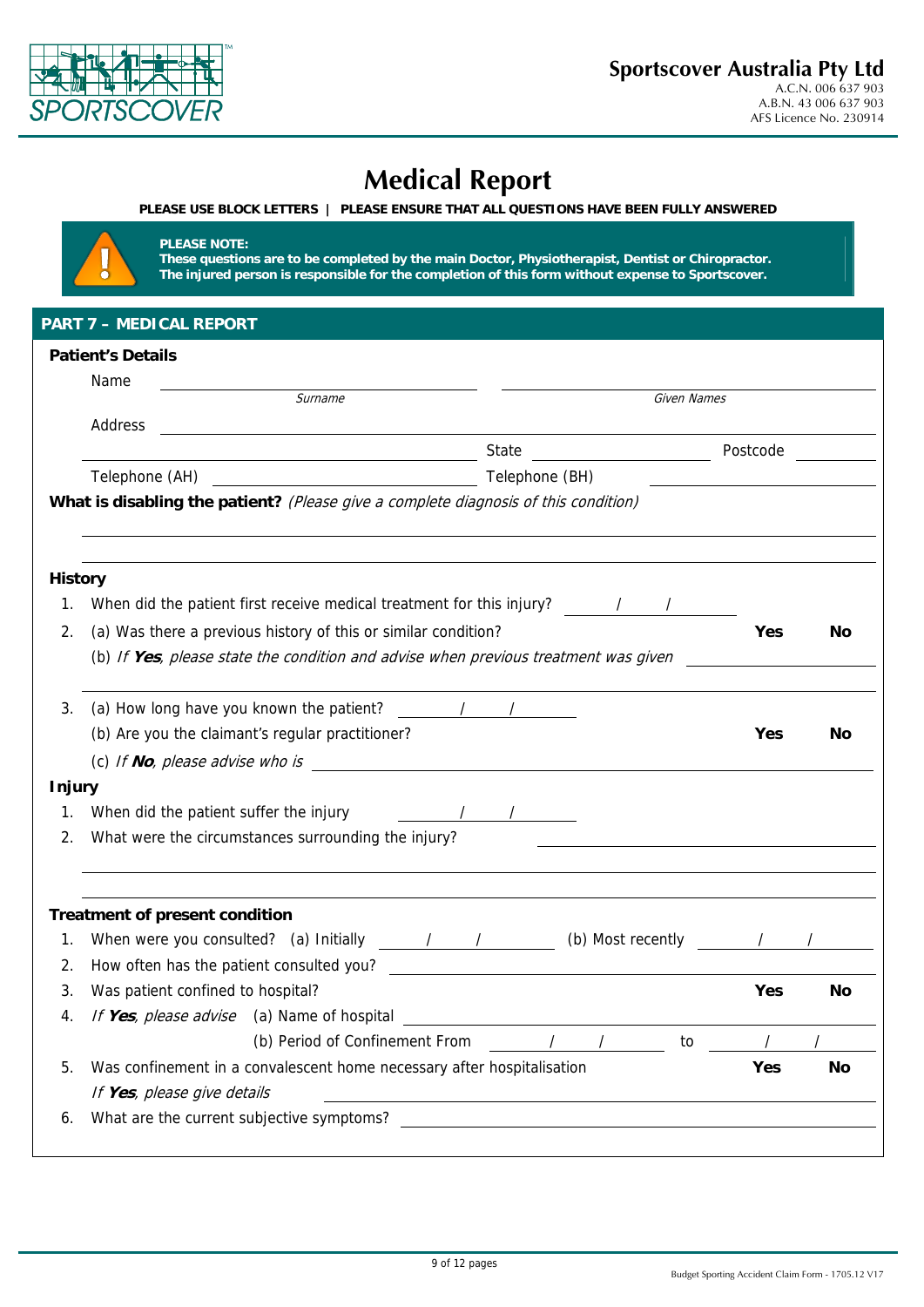

|     |                                | Please give results of any objective findings:                                                                                                                                                  |                                                                                                                       |      |                                                                                                                                                                                                                                                                                                                                              |          |           |
|-----|--------------------------------|-------------------------------------------------------------------------------------------------------------------------------------------------------------------------------------------------|-----------------------------------------------------------------------------------------------------------------------|------|----------------------------------------------------------------------------------------------------------------------------------------------------------------------------------------------------------------------------------------------------------------------------------------------------------------------------------------------|----------|-----------|
|     | (a) X-Rays, MRI's              |                                                                                                                                                                                                 |                                                                                                                       |      |                                                                                                                                                                                                                                                                                                                                              |          |           |
|     |                                | (b) Other tests - please advise tests done and findings                                                                                                                                         |                                                                                                                       |      | $1.$ $\frac{1}{2}$ $\frac{1}{2}$ $\frac{1}{2}$ $\frac{1}{2}$ $\frac{1}{2}$ $\frac{1}{2}$ $\frac{1}{2}$ $\frac{1}{2}$ $\frac{1}{2}$ $\frac{1}{2}$ $\frac{1}{2}$ $\frac{1}{2}$ $\frac{1}{2}$ $\frac{1}{2}$ $\frac{1}{2}$ $\frac{1}{2}$ $\frac{1}{2}$ $\frac{1}{2}$ $\frac{1}{2}$ $\frac{1}{2}$ $\frac{1}{2}$ $\frac{1}{$<br>2. $\qquad \qquad$ |          |           |
| 8.  |                                | What surgical procedures have been performed?                                                                                                                                                   |                                                                                                                       |      |                                                                                                                                                                                                                                                                                                                                              |          |           |
| 9.  |                                | What surgical procedures have been contemplated? _______________________________                                                                                                                |                                                                                                                       |      |                                                                                                                                                                                                                                                                                                                                              |          |           |
| 10. |                                | Are there any underlying conditions affecting recovery from the current condition?<br>If Yes, could you advise the nature of underlying conditions and how they affect disability and recovery: |                                                                                                                       |      |                                                                                                                                                                                                                                                                                                                                              | Yes      | <b>No</b> |
| 11. | If Yes, please describe        | Has patient any other physical or mental impairment?                                                                                                                                            |                                                                                                                       |      |                                                                                                                                                                                                                                                                                                                                              | Yes      | <b>No</b> |
| 12. | Name                           | Please advise names and addresses of other treating physicians                                                                                                                                  | <u> 1980 - Jan Samuel Barbara, martin a shekara tsara 1980 - An tsara 1980 - An tsara 1980 - An tsara 1980 - An t</u> |      |                                                                                                                                                                                                                                                                                                                                              |          |           |
|     | Address                        |                                                                                                                                                                                                 |                                                                                                                       |      |                                                                                                                                                                                                                                                                                                                                              |          |           |
|     |                                |                                                                                                                                                                                                 |                                                                                                                       |      |                                                                                                                                                                                                                                                                                                                                              |          |           |
| 13. |                                | If you have terminated treatment, please advise date                                                                                                                                            |                                                                                                                       |      |                                                                                                                                                                                                                                                                                                                                              |          |           |
| 14. | What is the current prognosis? |                                                                                                                                                                                                 | <u> 1980 - Johann Barnett, fransk politik (f. 1980)</u>                                                               |      |                                                                                                                                                                                                                                                                                                                                              |          |           |
| 15. |                                | Are there any further remarks which may assist in assessing this condition?                                                                                                                     |                                                                                                                       |      |                                                                                                                                                                                                                                                                                                                                              |          |           |
| 16. |                                | Is there any permanent disability at present?                                                                                                                                                   |                                                                                                                       |      |                                                                                                                                                                                                                                                                                                                                              | Yes      | No        |
|     |                                | If Yes, please explain giving an estimated percentage loss of function:                                                                                                                         |                                                                                                                       |      |                                                                                                                                                                                                                                                                                                                                              |          |           |
|     | <b>Physician's Details</b>     |                                                                                                                                                                                                 |                                                                                                                       |      |                                                                                                                                                                                                                                                                                                                                              |          |           |
|     | <b>Full Name</b>               |                                                                                                                                                                                                 |                                                                                                                       |      |                                                                                                                                                                                                                                                                                                                                              |          |           |
|     | Qualifications                 | ,我们也不会有一个人的人,我们也不会有一个人的人,我们也不会有一个人的人。""我们,我们也不会有一个人的人,我们也不会有一个人的人,我们也不会有一个人的人,我们                                                                                                                |                                                                                                                       |      |                                                                                                                                                                                                                                                                                                                                              |          |           |
|     | <b>Street Address</b>          |                                                                                                                                                                                                 |                                                                                                                       |      |                                                                                                                                                                                                                                                                                                                                              |          |           |
|     | Suburb                         |                                                                                                                                                                                                 | State                                                                                                                 |      |                                                                                                                                                                                                                                                                                                                                              | Postcode |           |
|     | Telephone                      |                                                                                                                                                                                                 | Email                                                                                                                 |      |                                                                                                                                                                                                                                                                                                                                              |          |           |
|     | Website                        |                                                                                                                                                                                                 |                                                                                                                       |      |                                                                                                                                                                                                                                                                                                                                              |          |           |
|     |                                | Signature                                                                                                                                                                                       |                                                                                                                       | Date | $\prime$                                                                                                                                                                                                                                                                                                                                     |          |           |
|     |                                |                                                                                                                                                                                                 |                                                                                                                       |      |                                                                                                                                                                                                                                                                                                                                              |          |           |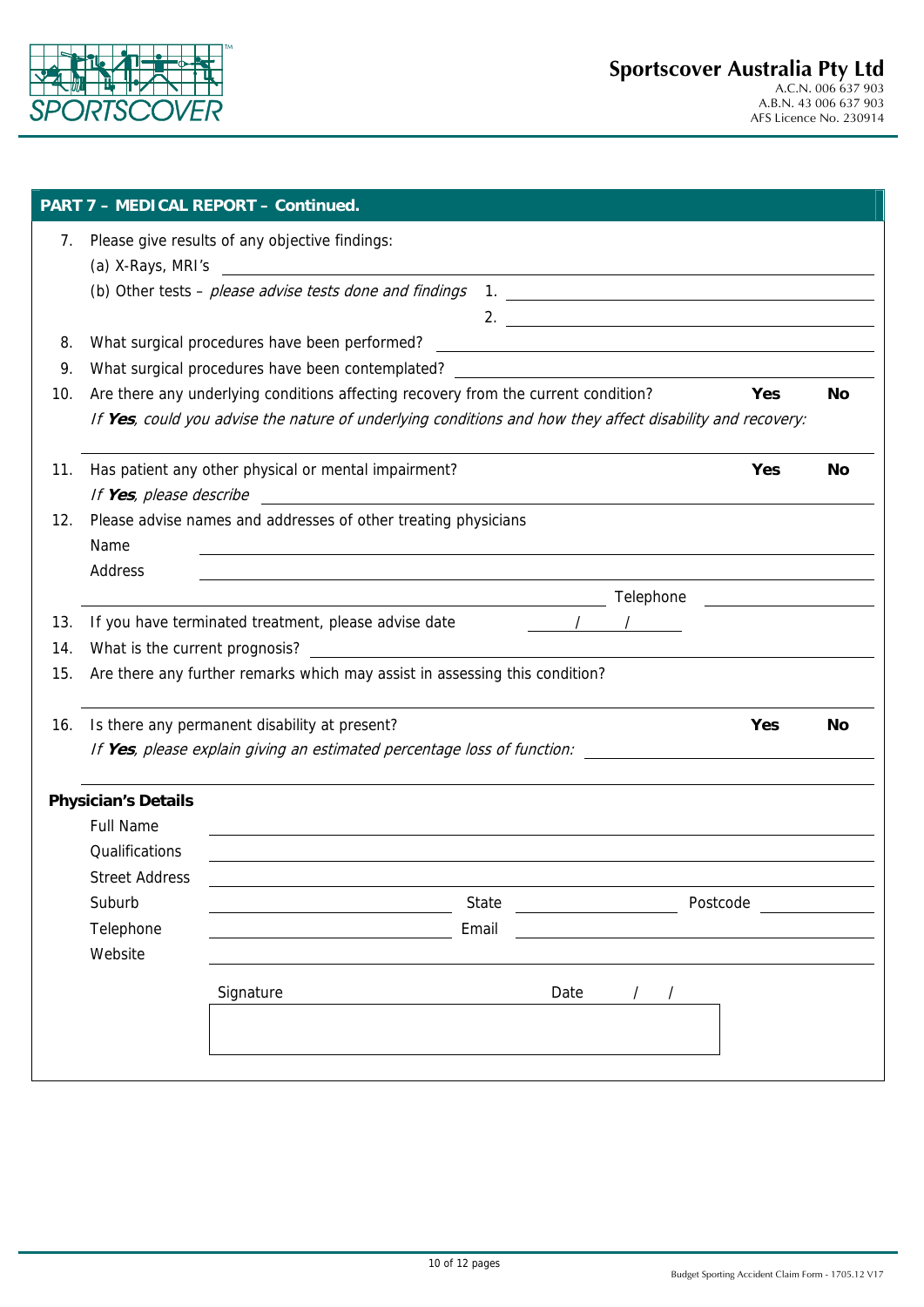

# **206 Health Insurance Act 1973 continued**

## **Medical Expenses**

(Australian government legislation (see below) **does not allow** General Insurers to cover **any costs** subject to a Medicare rebate.)

| <b>Examples of Medicare Medical Expenses (Excluded from Policy)</b>                                                                                                                                                                                                                                       |                                                  |
|-----------------------------------------------------------------------------------------------------------------------------------------------------------------------------------------------------------------------------------------------------------------------------------------------------------|--------------------------------------------------|
| (Figures used are for example purposes only)                                                                                                                                                                                                                                                              |                                                  |
| Private Practitioner Visit (GP) - You may be asked to pay towards this service above the<br>Medicare Scheduled Fee.                                                                                                                                                                                       | Medicare Item - not covered<br>in part or whole. |
| Eg. Bill: \$50.00<br>Medicare Rebate: \$35.00<br>Balance: \$15.00 (Not Claimable)                                                                                                                                                                                                                         |                                                  |
| Surgeon - You may be asked to pay towards this service above the Medicare Scheduled<br>Fee.                                                                                                                                                                                                               | Medicare Item - not covered<br>in part or whole. |
| Medicare Rebate: \$600.00 Balance: \$150.00 (Not Claimable)<br>Eg. Bill: \$750.00                                                                                                                                                                                                                         |                                                  |
| Anaesthetist - You may be asked to pay towards this service above the Medicare<br>Scheduled Fee.                                                                                                                                                                                                          | Medicare Item - not covered<br>in part or whole. |
| Eg. Bill: \$400.00<br>Medicare Rebate: \$300.00 Balance: \$100.00 (Not Claimable)                                                                                                                                                                                                                         |                                                  |
| Public Hospital Accommodation - You may be asked to pay towards this service above<br>the Medicare Scheduled Fee.                                                                                                                                                                                         | Medicare Item - not covered<br>in part or whole. |
| Eg. Bill: \$400.00<br>Medicare Rebate: \$325.00 Balance: \$75.00 (Not Claimable)                                                                                                                                                                                                                          |                                                  |
|                                                                                                                                                                                                                                                                                                           |                                                  |
| Examples of Medical Services which may be covered by the Sportscover<br><b>Policy</b>                                                                                                                                                                                                                     |                                                  |
| Private Hospital Accommodation, Private Hospital Theatre Fees, Ambulance                                                                                                                                                                                                                                  | Refer to policy for limits.                      |
| Physiotherapy, Chiropractor, Massage, Acupuncture, Myotherapy, Osteopath,<br>Hydrotherapy, Podiatry                                                                                                                                                                                                       | Refer to policy for limits.                      |
| Dental (Sound Whole Teeth Only), MRI's (under certain conditions)                                                                                                                                                                                                                                         | Refer to policy for limits.                      |
| Hire of Crutches, Wheelchair, Equipment for Rehabilitation, Brace                                                                                                                                                                                                                                         | Refer to policy for limits.                      |
| The policy relevant to your Club or Association will have a specific Excess, Maximum<br>Percentage Payable and a Maximum Limit Payable. For the specific policy<br>benefits please refer to your Claims covering letter and policy wording which details the<br>policy benefits, coverage and conditions. |                                                  |